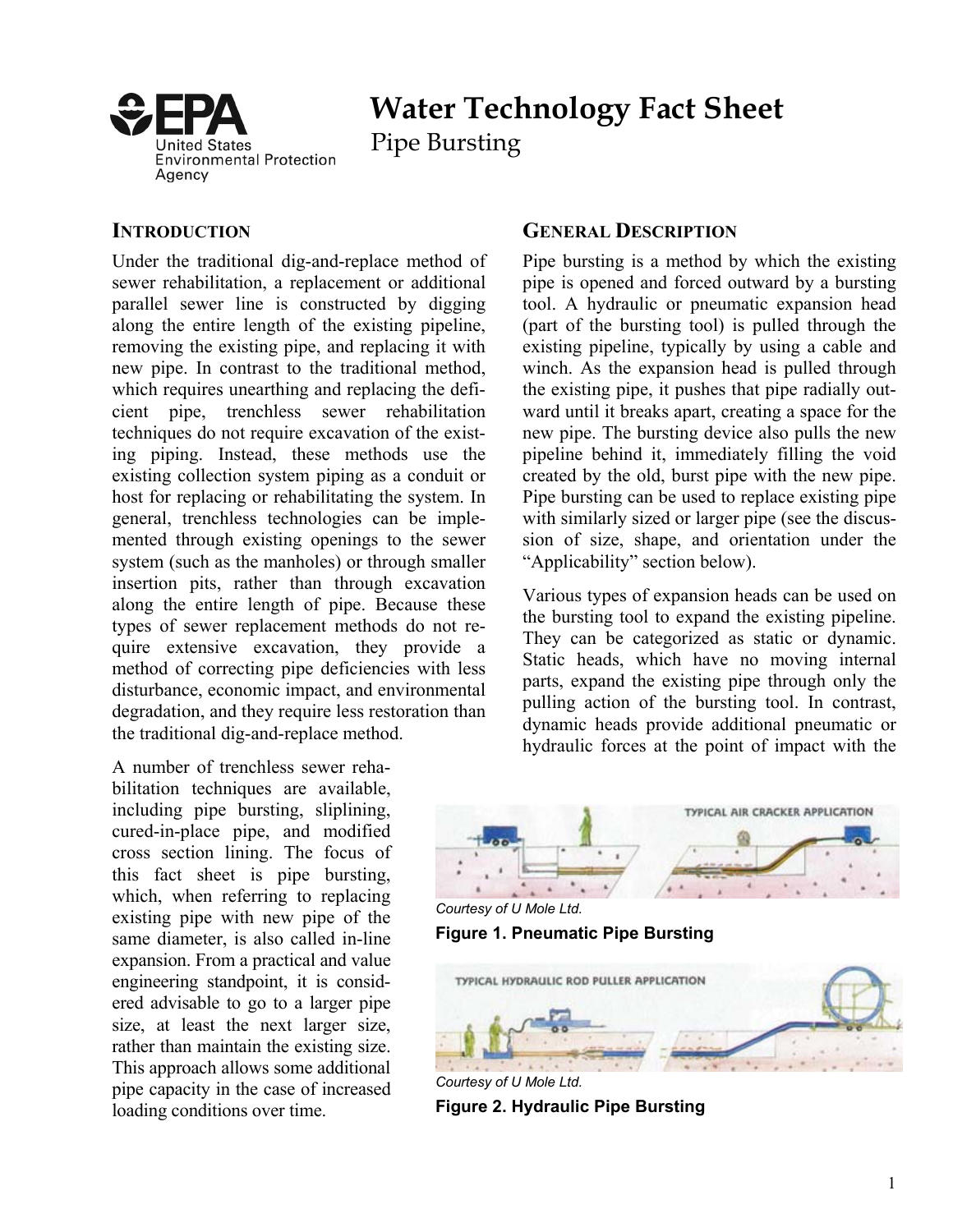existing pipe. Pneumatic heads pulse internal air pressure within the bursting tool, while hydraulic heads expand and contract.



*Courtesy of Earth Tool Company, LLC*  **Figure 3. Pipe bursting to up-size pipe in Green Bay, Wisconsin.** 

Dynamic heads often are required to penetrate difficult pipe materials and soils. However, because dynamic heads can cause movement of the surrounding soils, resulting in ground heaving, static heads are preferred where pipe and soil conditions are not suitable for using dynamic heads.

#### **APPLICABILITY**

Like other trenchless techniques, pipe bursting is particularly valuable in urban environments because it causes fewer construction impacts that are disruptive to businesses, homeowners, and automotive and pedestrian traffic.

capacity. Therefore, pipe bursting might be Pipe bursting typically yields the largest increase in hydraulic capacity of any of the trenchless sewer rehabilitation methods because other methods, such as lining the inside of the pipe, decrease the existing pipe's inside diameter and maintaining or increasing the size of the current pipe as well as replacing defective pipe.

#### **Size, Shape, and Orientation of Pipe**

Pipe bursting is most appropriate for pipes with an inside diameter range of 100 mm to 600 mm (4 in. to 24 in.), although pipes as small as 51 mm (2 in.) inside diameter or as large as 1,220 mm (48 in.) inside diameter have been replaced. Theoretically, there is no limit on the size of pipe that can be replaced, and successful installation of a larger pipe depends only on costeffectiveness, local ground conditions (e.g., the potential for ground movement), and the ability to provide sufficient energy to break the old pipe and pull new pipe.

Pipe bursting has limitations. Difficulties can arise from expansive soils, close proximity of other service lines, a collapsed pipe along the pipeline, and other causes.

Pipe-bursting operations create outward ground displacements. These displacements tend to be localized and dissipate rapidly away from the bursting operation. The bursting operation also can cause ground heave or settlement above or at some distance from the pipe alignment. Critical conditions for ground displacement occur when the pipe to be burst is shallow and ground displacements are primarily directed upward, when much larger diameter pipes are used, and when deteriorated existing utilities are present within two to three diameters of the pipe being replaced. In addition, typical pneumatic pipe bursting can create quite noticeable ground vibrations on the surface above the bursting operation.

The most favorable ground conditions for pipe bursting are soils that can be moderately compacted. Less favorable ground conditions involve densely compacted soils and backfills and soils below the water table. Each of these soil conditions tends to increase both the force required for the bursting operation and the zone of influence of the ground movements.

Although the most common replacement scenario is a size-for-size replacement, replacement with a pipe of larger diameter can be accomplished using the appropriate pipe-bursting method. The amount of up-sizing possible depends on the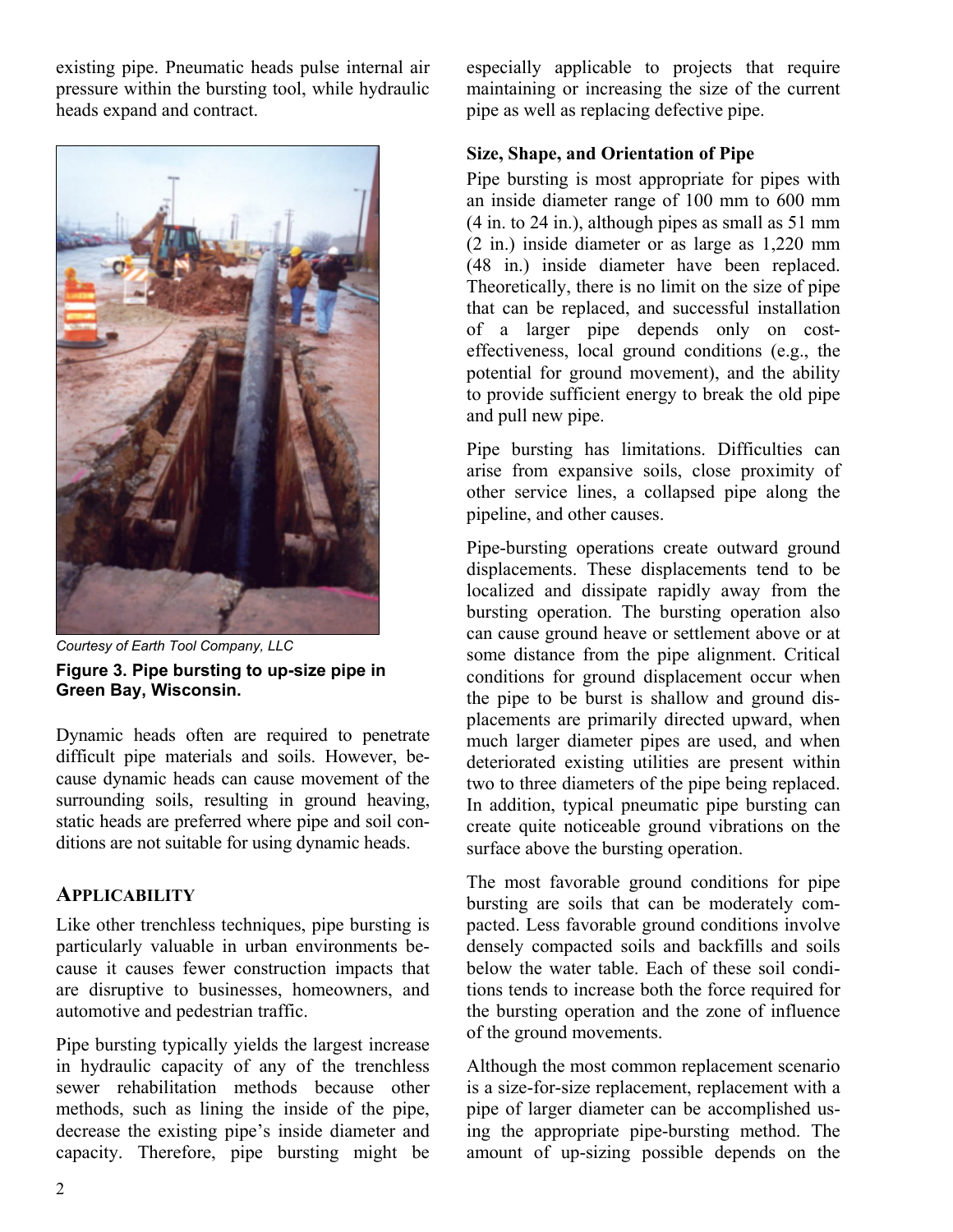compactness of the trench backfill and the native soil. Larger up-sizings also require more energy to power the bursting tool. Finally, larger upsizings cause more ground movement because the bursting head must burst through not only the existing pipe but also the surrounding backfill and soil to allow the larger-diameter pipe to be inserted. Thus, these factors must also be considered when determining the feasibility of a large up-sizing of existing pipe.

## **Length of Pipe**

Pipe bursting is most appropriate for a maximum installation length (for one run of pipe) of 230 m (750 ft). However, straight pulls of over 300 m (1,000 ft) have been performed. In 1997 a 475-m (1,550-ft) pull was used for replacing a 25-cm (10-in.) cast iron pipe with a 25-cm (10 in.) HDPE pipe in Stockbridge, Massachusetts. In Portland, Oregon, a 400-m (1,300-ft) pull was used to replace a 45-cm (18-in.)-inside-diameter sewer with a 50-cm (20-in.)-outside-diameter pipe (North American Society for Trenchless Technology 1999).

One factor that limits the installation length is friction. The higher the friction, the more difficult it is to pull the new pipe through the burst sections, so more power is required. Another limiting factor is the area available for laying out the new pipe in sections near the insertion point (a process referred to as "pipe lay-down"). The amount of space available determines the maximum length of the pipe sections and thus the length of the run of pipe that can be installed.

Although the traditional method of pipe bursting is well established and widely used, a number of innovative pipe-bursting techniques are also being employed to replace existing piping systems. Several of these new processes are discussed below.

#### **Expandit Pipe Bursting**

The Expandit system (Perco Engineering Services) is a pipe-bursting method that uses existing manholes or small excavations to insert the pipebursting tool and the new pipe. As such, it does not require the excavation of launch/insertion pits or recovery pits. It is a true "manhole-tomanhole" approach. First, the two manholes are

prepared by removing the benching and the two pipe entry points. The Expandit head is then lowered into the launch manhole, while a winch is positioned above the reception manhole. The head is hydraulically expanded and contracted in place, bursting the existing pipe. The head is then jacked forward using segmental pipe (Perco's short "Snapit" pipe), which is machined to suit the size of the manholes. The winch is used to maintain the straight-line stability of the head and to ensure that it stays in the center of the existing pipe. Upon reaching the reception manhole, the head is disconnected and pulled out of the receiving manhole, and the benching in the two manholes is reinstalled. The Expandit process allows the diameter of the new pipe to be increased by up to 100 percent relative to the replaced pipe, and the new pipe can be clay, concrete, or high-density polyethylene (HDPE). Replacement pipe cannot be made from polyvinyl chloride (PVC) because PVC cannot support the jacking loads placed on the pipe.

#### **Vermeer Air Impactor**

The Air Impactor (Vermeer Manufacturing, Pella, Iowa) has been used in a number of innovative pipe-bursting projects. It combines an airpowered bursting tool with the pulling power of a horizontal directional drill, reducing setup time, excavation, and surface disruption compared to traditional pipe bursting. The surface launch capability of the horizontal directional drill reduces or eliminates the need for launch and exit pits because the bursting head is attached to the drill rod at the surface and is retrieved through a manhole. Thus, like the Expandit pipe-bursting system described above, it can be used from manhole to manhole.

Other advantages of the Air Impactor/horizontal direction drill combination compared to traditional pipe-bursting methods are reduced setup time and smaller crew size, which can significantly reduce costs relative to traditional pipe bursting. The stronger pulling power of the drill versus that of a winch is also an advantage, especially with the drill's ability to back out of the pipe if it gets stuck.

One limitation of the Air Impactor/horizontal directional drill method is that rods need to be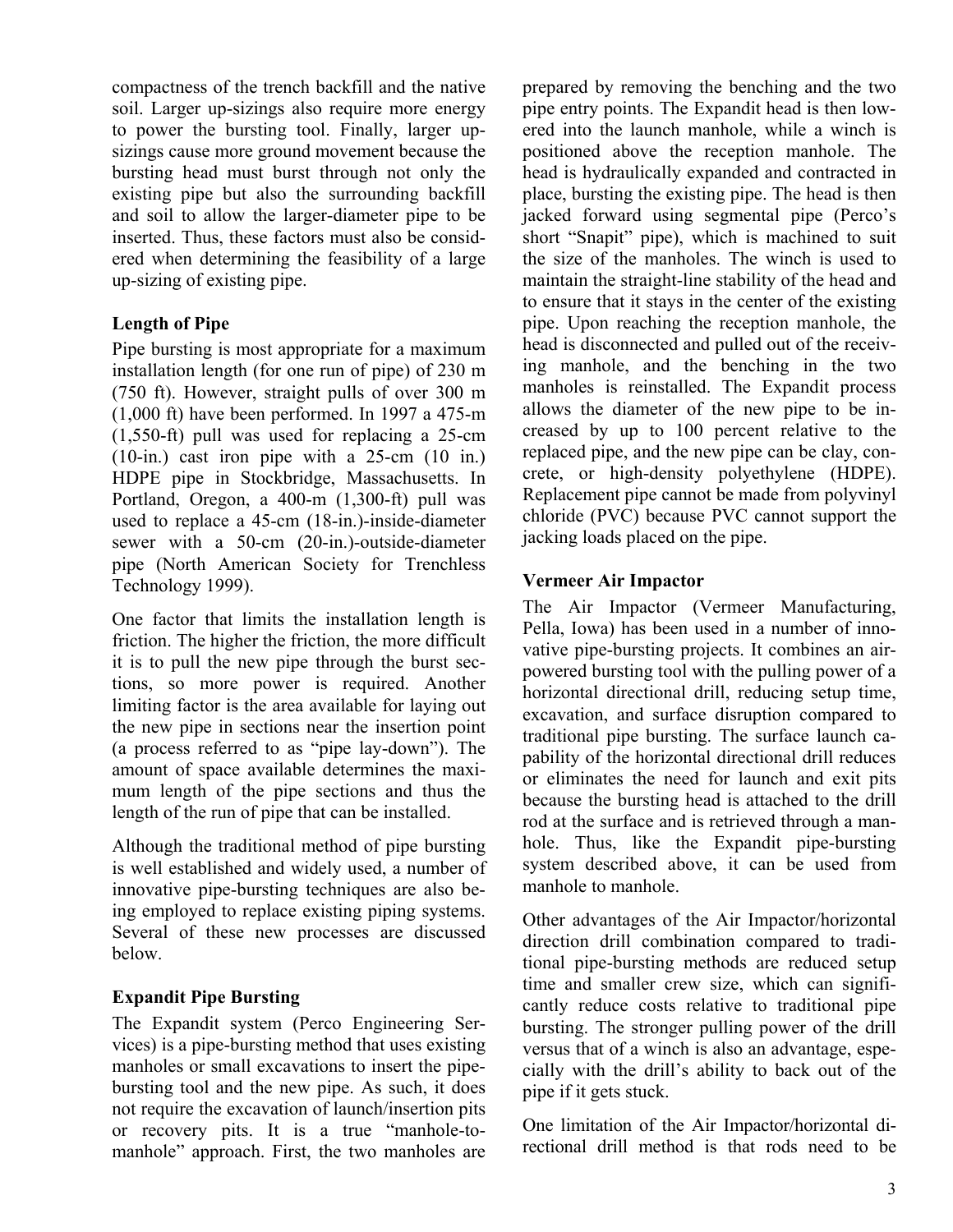removed from the drill string at periodic intervals, making it a start-and-stop process. In addition, the drill can be difficult to set up on paved surfaces.

## **Trenchless Lateral Replacement (TRIC Tools)**

TRIC Tools, in Alameda, California, developed a pipe-bursting machine with the purpose of replacing private building/residential sewer connections, or laterals. The TRIC tool uses a steel cable to pull a static head and new HDPE pipe through the old pipe. The unique aspect of this method is that it can burst through small-diameter (10 cm to 15 cm [4 in. to 6 in.]) pipe and pull the new pipe through multiple bends. (The technology has been used on up to three 45-degree bends in one pull.) This can be achieved because of the small, 0.3-m (1-ft)-long static head, which can be maneuvered through bends in the old pipe, and because of the pulling action of the TRIC hydraulic puller, which can apply up to 60,000 pounds of force on the steel cable. Trenchless lateral replacement can be used to replace pipe of any material except ductile iron. The replacement pipe is always HDPE because of its flexibility and durability.

#### **Dual-Process Rehabilitation**

The DPR method (Renaissance Integrated Solutions of New York) combines pipe bursting with the simultaneous installation of a separate conduit system for carrying fiber-optic cable lines. An HDPE-fabricated pipe with up to eight conduits around its exterior is used to replace the existing pipe. The separation of the conduits from the interior of the pipe prevents exposure of the fiber conduit to wastewater or other corrosive elements, allows for easy access to the fiber for service and repair, and allows for routine cleaning of clogged sewer lines.

The major advantage of the DPR method is that two common infrastructure upgrade goals replacement of damaged pipeline and installation of conduits for a local fiber-optic network that can connect every building within a densely populated downtown area––are accomplished simultaneously. Other advantages include:

• Long-term cost and short-term time savings from the simultaneous installation of sewer and communications infrastructure

- Potential income from telecommunication companies that lease the conduits
- The presence of a local fiber-optic network as an economic incentive for attracting businesses and other development to the area

DPR is best suited for nonresidential areas that are densely populated with business and for institutional, private, and government locations. Such environments are most likely to create a high demand for the fiber-optic system, which can help defray its extra costs. The initial cost investment is higher than that of sewer rehabilitation alone because two systems are being installed at one time (new sewer lines and new fiber conduit manholes, access boxes, etc.). Logistical concerns (such as who designs and builds, owns and operates, and services and repairs such a system) must be evaluated to ensure that the system functions efficiently once it is installed.

#### **IMPLEMENTATION**

The general steps for pipe bursting are as follows:

- Obtain as much history as possible about the pipe's construction and repair. Use closedcircuit TV to view the pipe.
- Install the bypass.
- If necessary, construct access pits.
- Disconnect services.
- Cut or remove possible impediments (e.g., ductile iron repair couplings, steel repair couplings, valves, thick concrete encasement).
- Burst the old pipe (a typical rate is 30 m [100] ft] per hour) and pull the new pipe.
- Pressure-test the pipe.
- Tie the pipe into the existing system.
- Reconnect services and remove the bypass.

During the pipe-bursting process, the rehabilitated pipe segment must be taken out of service by blocking flows or rerouting them around the rehabilitation area. After the pipe bursting has been completed, the laterals are reconnected. Ground-penetrating radar might need to be used to locate any underground utilities that are not documented on existing maps or plans.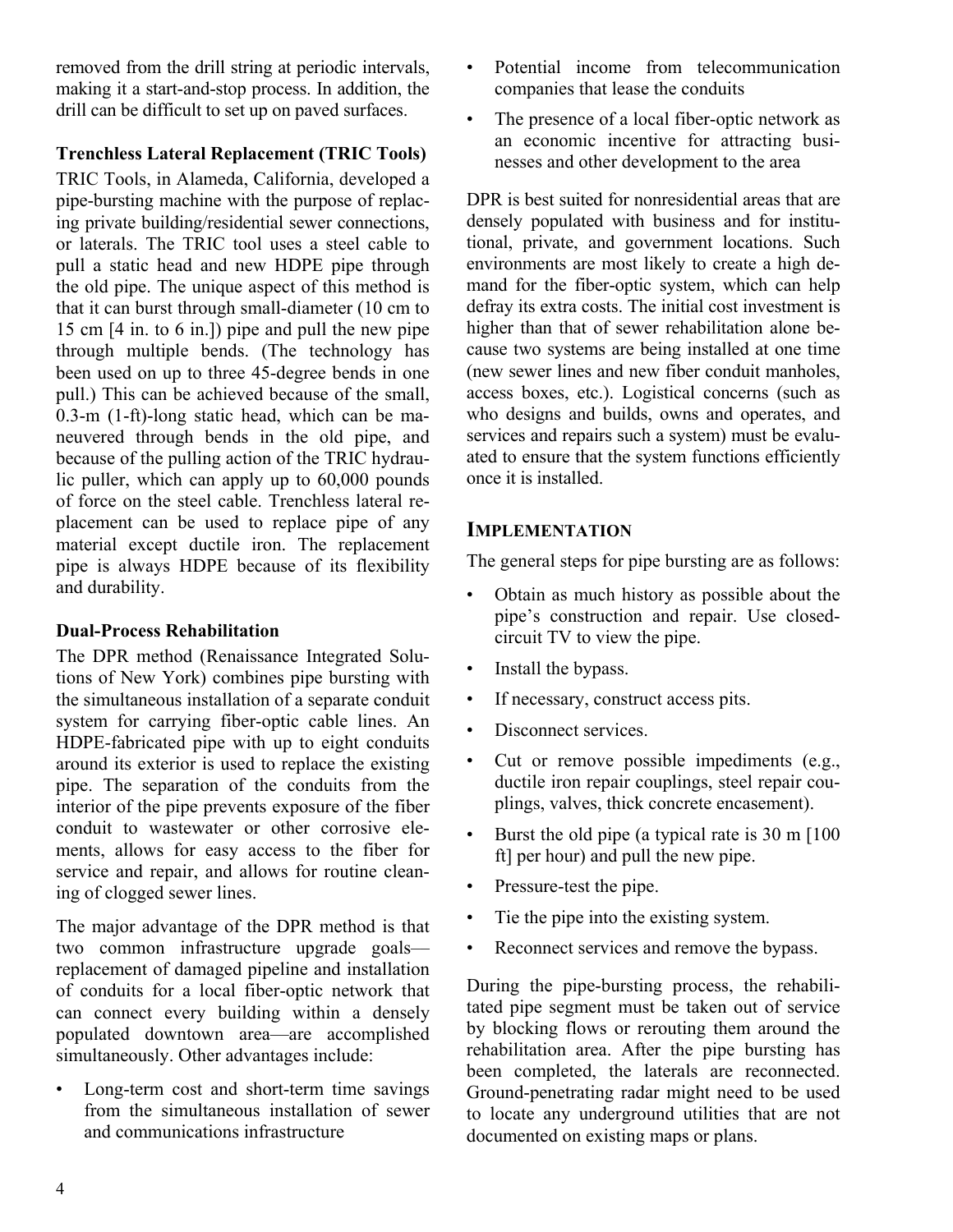Unforeseen conditions, such as abandoned underground utilities that are not shown in utility records, can increase construction time as well as the risk to the client or contractor. To avoid these potential problems, pipe bursting or any trenchless rehabilitation projects should be coordinated with utility work by other agencies.

#### **ADVANTAGES AND DISADVANTAGES**

All trenchless rehabilitation methods, including pipe bursting, have many advantages relative to open-trench sewer replacement technologies. First and foremost, trenchless rehabilitation methods require substantially less construction work than do traditional dig-and-replace methods. Underground utility construction can cause disruptions to people living or working in areas near the construction zone. Because trenchless sewer rehabilitation has the potential to reduce surface disturbance relative to traditional digand-replace methods, it can reduce the number of traffic and pedestrian detours, minimize tree removal, decrease construction noise, and reduce air emissions from construction equipment. However, the benefits of trenchless sewer rehabilitation are not limited to urban areas. In wetland areas and areas with established vegetation, construction influences can be especially harmful to plants and aquatic habitat, and trenchless methods can reduce those potential impacts. In some instances, pipe bursting might be the only way to replace sewers in wetlands and trenchless technologies the only practical way to install sewer systems initially.

In addition to these benefits, reducing the amount of underground construction labor and the surface area of the construction zone confines work zones to a limited number of access points. This reduces the area where safety concerns must be identified and secured.

Pipe bursting also has a significant number of advantages relative to other trenchless sewer rehabilitation methods. These advantages include:

• Pipes of a wide range of diameters (5-cm to 120-cm [2-in. to 48-in.] inside diameter of existing pipe) can be burst.

- A pull length of more than  $300 \text{ m}$   $(1,000 \text{ ft})$ can be used.
- Most types of existing pipe materials (other than HPDE) can be burst. (Some ductile iron and reinforced concrete can be very difficult to burst.)
- The condition of the existing pipe does not affect the ability to perform pipe bursting, as long as the pulling cable can be inserted into the existing pipe.
- Pipe bursting allows up-sizing of pipes.

Pipe bursting also has a number of disadvantages, including:

- Existing flows in the pipe must be bypassed or diverted.
- An insertion pit must be dug to insert the pipe-bursting apparatus into the pipe unless an innovative pipe-bursting method using manholes as access points is used.
- The method is not recommended for pipe in soils that are not compressible (e.g., rocky or sandy soils).
- The method might not be suitable for some pipe materials (e.g., HDPE, ductile iron pipe, reinforced concrete).
- Impediments inside the old pipe have to be removed.
- Replacement pipe can stretch as it is being pulled and then retract afterward, leaving gaps between the pipe and the manhole where it was inserted.
- Occasionally, the burst pipe fragments might be pushed into the manhole, filling it with debris, or the manhole itself might be pushed out of alignment while the replacement pipe is being pulled into the manhole.
- Ground heave can occur with shallow pipes.
- The percussive action from dynamic bursting heads can cause significant ground movement, which could damage nearby surface or underground structures.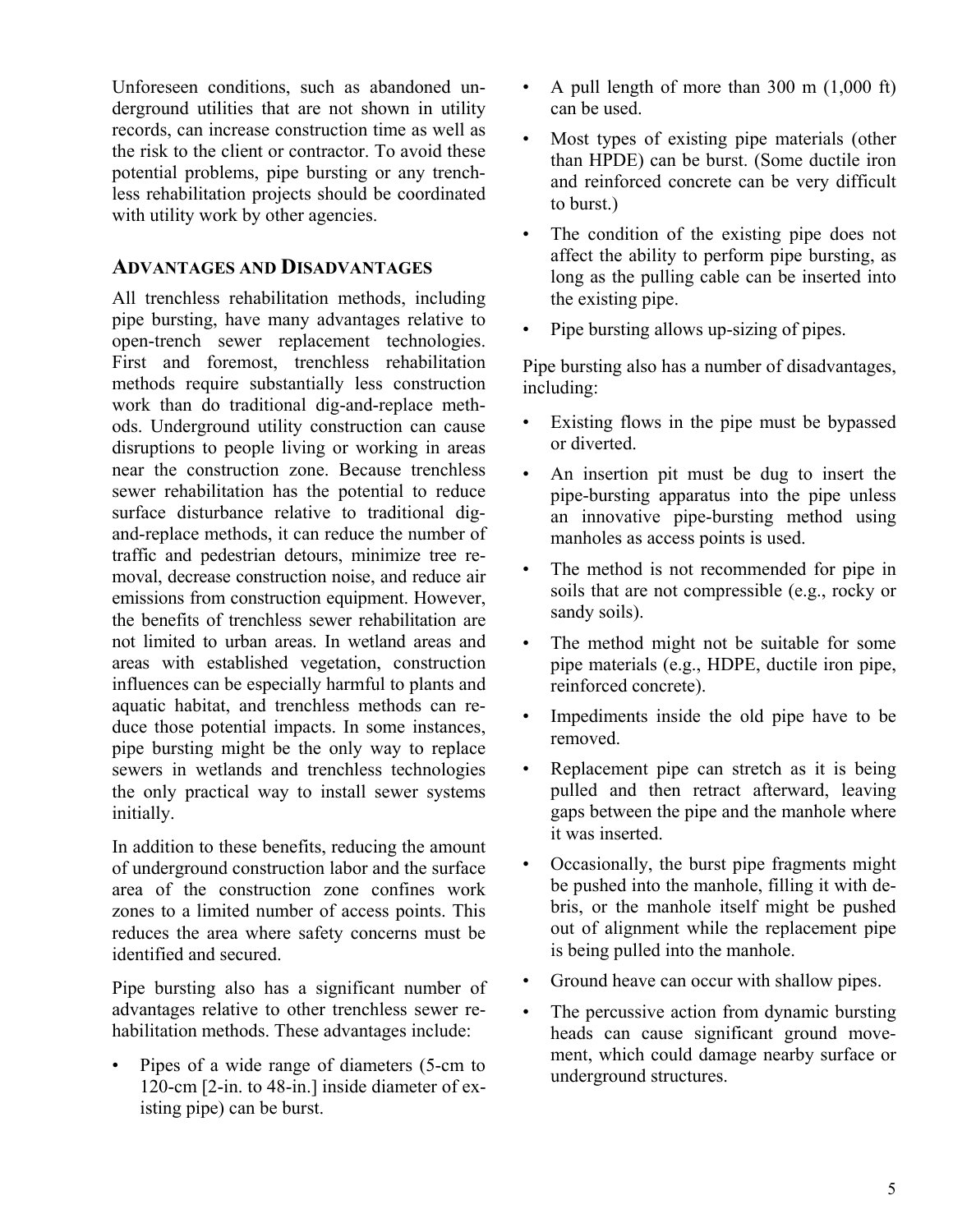Pipe bursting is not favorable under the following conditions:

- Obstructions along the pipe. Obstructions increase friction or might block the path of the expansion head and replacement pipe.
- Metallic point repairs that reinforce pipe with ductile material. Ductile material is difficult to burst.
- Existence of adjacent pipes or utility lines. The existence of other underground utilities might require that the pipe-bursting operation not deviate in any direction from the existing pipe so as not to damage the other utility lines.
- Soil below the groundwater table. Bursting in saturated soil can cause the water pressure to rise around the bursting head, and groundwater can have a buoyant effect on the bursting operation by flowing toward open insertion/ reception pits.

# **PERFORMANCE**

## **Traditional Pipe Bursting**

King County, Washington, used pipe bursting in several pilot projects as part of its Regional Infiltration and Inflow (I/I) Control Program. This program, initiated in 1999, includes a 6-year, \$41 million I/I control study that was kicked off in 2000. The study includes efforts to identify sources of I/I, test the effectiveness of various I/I control technologies, examine the costs and benefits of various I/I control technologies, and prepare a regional plan for reducing I/I in local agencies' collection systems. Technologies tested

under the pilot program have included rehabilitating pipes with cured-in-place materials and replacing pipes with open-trench and pipebursting methods. Most of the existing system consisted of concrete, although several newer sections of PVC pipe that were defective or improperly installed have also been rehabilitated.

Pipe bursting was tested in 5 of the 12 programs (Auburn, Kirkland, Redmond, Ronald, and Skyway). Different pilot projects used pipe bursting on mains, laterals, and side sewers (see Table 1).

The pilot projects used HDPE replacement pipe and typically replaced 15-cm (6-in.) pipe with 15 or 20-cm (6- or 8-in.) pipe for mains; laterals and side sewers typically consisted of 10- and 15-cm (4- and 6-in.) pipes that were replaced with pipes of similar size.

Pulls were typically 60–100 m (200–300 ft) for mains, 100 m (300 ft) for laterals, and 12 m (40 ft) for side sewers.

The Kirkland basin, which consisted of 4,900 m (16,400 ft) of sewer main, experienced defects in most of the collection system infrastructure, as well as several inflow sources. Twenty-five percent of the mains were rehabilitated using pipe bursting, and the system experienced a 25 percent reduction in I/I. In the Ronald basin, which consisted of  $3,990$  m  $(13,100 \text{ ft})$  of sewer main, few defects were found in the mains, so the pilot project focused on the laterals and side sewers. Approximately 72 percent of the laterals and side sewers were replaced, and the system experienced a 74 percent reduction in I/I.

| <b>Summary of King County, Washington, Pipe Bursting Pilot Projects</b> |      |                                       |         |                   |                                    |                        |  |
|-------------------------------------------------------------------------|------|---------------------------------------|---------|-------------------|------------------------------------|------------------------|--|
|                                                                         |      | <b>System Component Rehabilitated</b> |         |                   |                                    |                        |  |
| <b>Project</b>                                                          | Main | <b>Manhole</b>                        | Lateral | <b>Side Sewer</b> | <b>System Improved</b>             | $I/I$ Reduction $(\%)$ |  |
| Auburn                                                                  |      | √                                     |         |                   | 11% of mains                       | Negligible             |  |
| Kirkland                                                                |      | √                                     |         |                   | 25% of mains                       | 28                     |  |
| Ronald                                                                  |      |                                       |         | √                 | 72% of laterals<br>and side sewers | 74                     |  |
| Skyway                                                                  |      |                                       |         | √                 | 100% of system                     | 86                     |  |

**Table 1.** 

Source: Adapted from King County, Washington, 2004.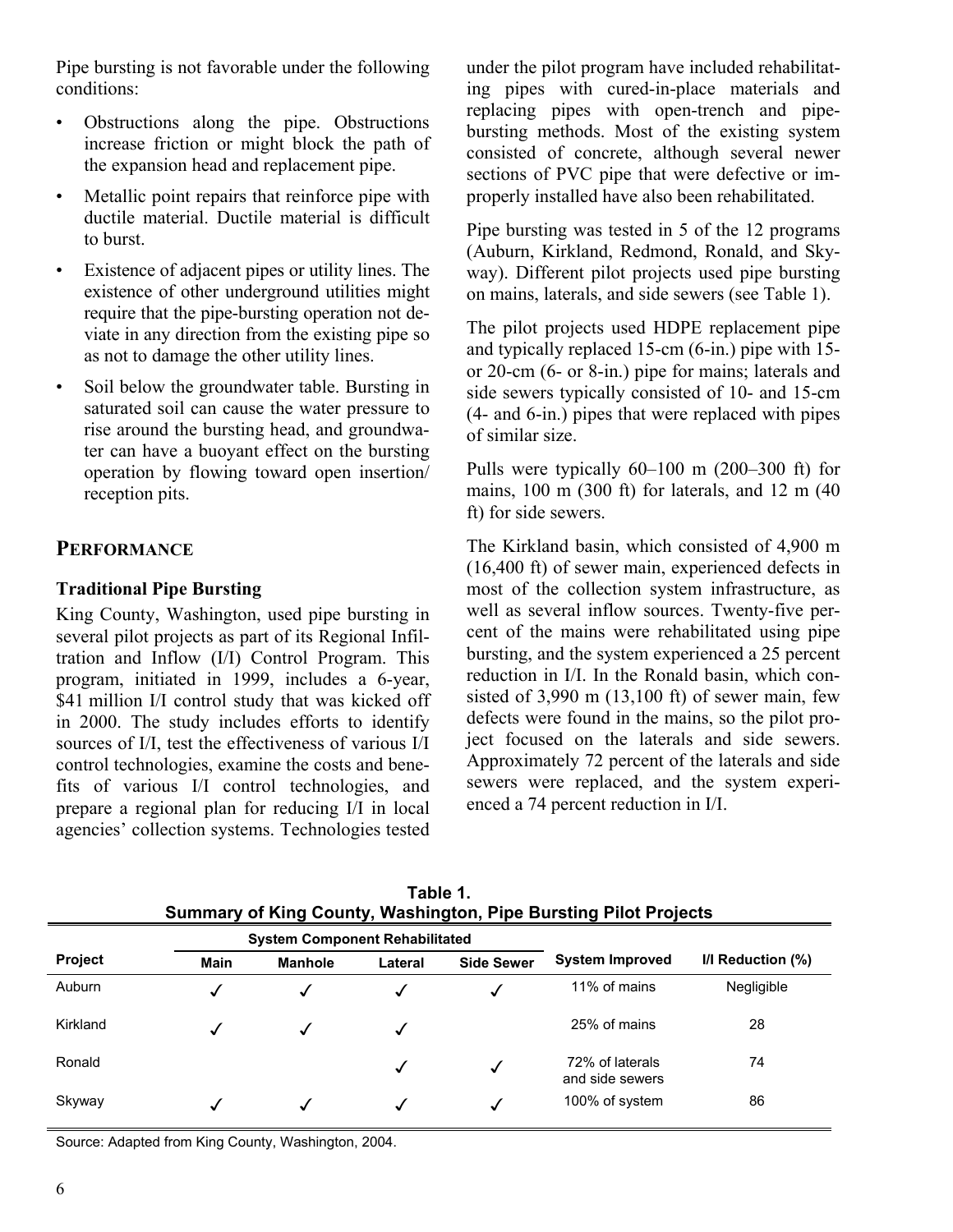In the Skyway pilot, 100 percent of the system was rehabilitated (3,060 m [10,040 ft] of mains, laterals, side sewers, and manholes), and the system achieved an 86 percent reduction in I/I. Although pipe bursting was conducted in the Auburn and Redmond areas, it was not a significant part of the sewer rehabilitation in those areas.

The Fairfax County (Virginia) Department of Public Works performed a pipe-bursting project in 2002 in a wealthy, established subdivision. Approximately 1,220 m (4,000 ft) of clay pipe, which had been installed in the 1940s, was replaced. Closed-circuit TV inspection of the pipe revealed that much of it had been completely shattered and that raw sewage was leaking out of the pipe into the soil. Dig-and-replace methods were not feasible because of the residents' concerns regarding the disturbances that would be caused during construction. Pipe bursting was chosen as a preferred alternative because no other trenchless rehabilitation method was suitable for the shattered pipe. The pipe needed to be upsized from a 15-cm (6-in.) diameter to the County's minimum-requirement 20-cm (8-in.) diameter. The project, which included significant input from residents, took several years to plan and complete and cost approximately \$1 million.

#### **Expandit Pipe Bursting**

Perco Engineering Services used its patented Expandit pipe-bursting method for a major sewer replacement project at the Royal Botanic Gardens in Kew, England, where 160 m (525 ft) of 225 mm (9-in.)-diameter pipe was installed as part of a project to expand public facilities in the gardens. For this project, it was essential that tree and other plant root systems not be damaged, and the only way to access the sewer lines was through existing 1.2-m by 1.0-m (4-ft by 3-ft) brick manholes. Furthermore, the gardens are open to the public 363 days of the year, and the disruption to visitors and local residents had to be minimal.

#### **Air Impactor**

Pipe bursting with a Vermeer Air Impactor, in conjunction with a horizontal directional drill rig, has been used at a number of locations. One such location was Dalton, Georgia, where \$1.2 million was budgeted for replacement of 3,350 m (11,000 ft) of clay sanitary sewer line. Over a period of 6 months in 2001, approximately 1,000 m (3,300 ft) of sewer line was replaced using the Vermeer Air Impactor method with HDPE pipe. The drill rod was able to push through root intrusion in the pipes, and the contractor was able to burst an average of 1 m (3 ft) per minute.

# **COSTS**

Factors influencing the cost of a pipe-bursting project include:

- Diameter and material of both the pipe to be replaced and the replacement pipe
- Length of pipe to be rehabilitated
- Removal of the burst pipe fragments
- Specific defects in the pipe (such as joint offsets, root intrusions, and severe cracking)
- Depth of the pipe to be replaced and changes in grade over the pipe's length
- Locations of access manholes
- Number of additional access points that need to be excavated
- Location of other utilities that have to be avoided during construction
- Provisions for flow bypass
- Number of service connections that need to be reinstated
- Number of directional changes at access manholes
- Ground conditions

Tables 2 and 3 list the costs from the case studies described above.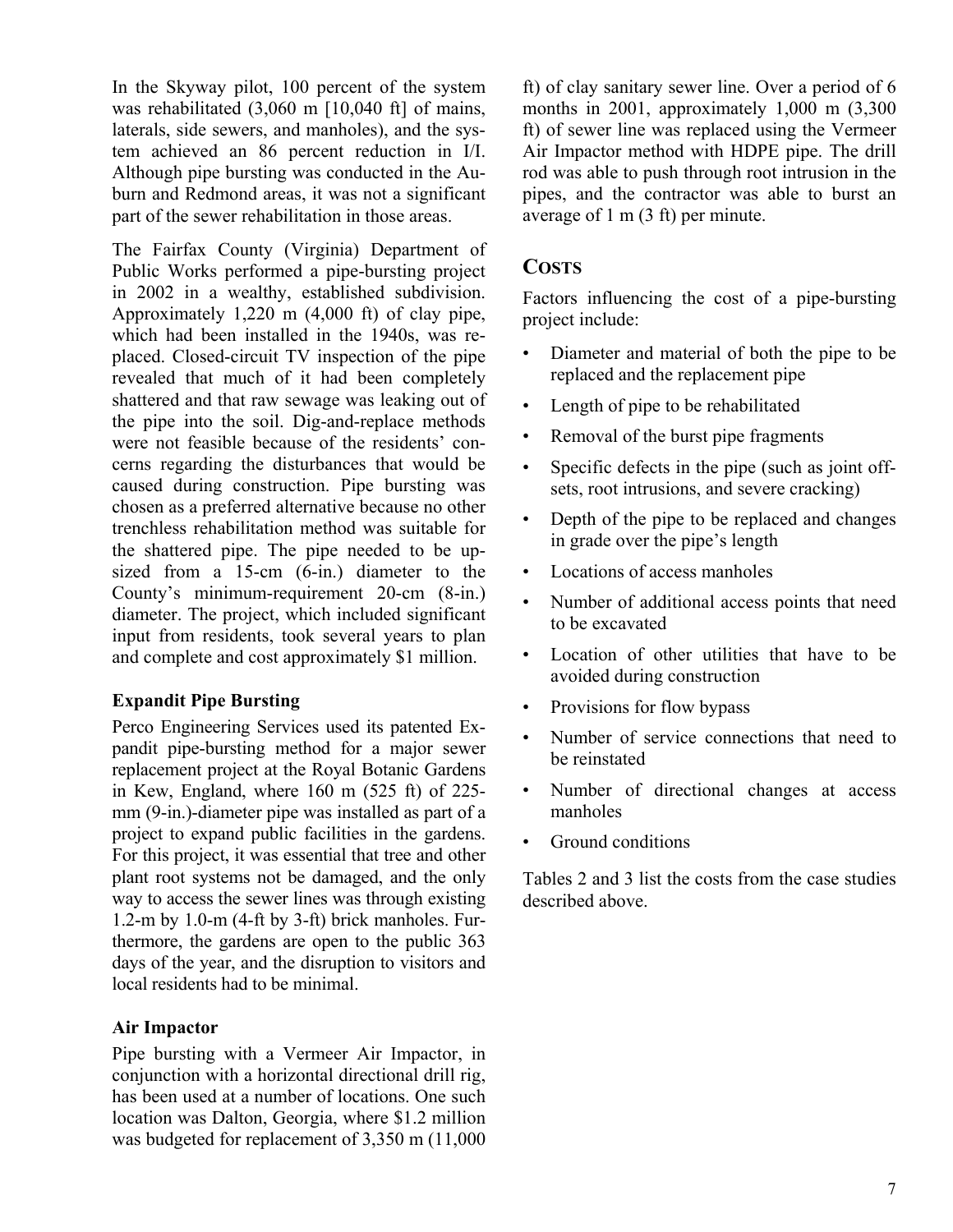| =^~~~~~~~~~~~~~~~~~~~~~~~~ |                                        |                               |                         |                                                                            |                  |  |  |
|----------------------------|----------------------------------------|-------------------------------|-------------------------|----------------------------------------------------------------------------|------------------|--|--|
|                            |                                        |                               | Length and              |                                                                            | <b>Pipe Cost</b> |  |  |
| Year                       | <b>Method</b>                          | Location                      | <b>Material of Pipe</b> | <b>Estimated Cost</b>                                                      | per ft           |  |  |
| 2001                       | Vermeer Air<br>Impactor                | Georgia                       | 3,300-ft clay pipe      | \$1,200,000 (cost also includes<br>7,700 ft of trench-and-replace<br>work) | NA*              |  |  |
| 2002                       | Traditional<br>Pipe<br><b>Bursting</b> | Virginia                      | 4,000-ft clay pipe      | \$1,000,000                                                                | \$250            |  |  |
| 2003                       | Traditional<br>Pipe<br><b>Bursting</b> | Washington<br>(pilot project) | 30,769 ft               | \$749,400                                                                  | NA*              |  |  |
| 2003                       | Traditional<br>Pipe<br><b>Bursting</b> | Washington<br>(pilot project) | 16,406 ft               | \$1,190,400                                                                | \$73             |  |  |
| 2003                       | Traditional<br>Pipe<br><b>Bursting</b> | Washington<br>(pilot project) | 23,143 ft               | \$1,273,400                                                                | NA*              |  |  |
| 2003                       | Traditional<br>Pipe<br><b>Bursting</b> | Washington<br>(pilot project) | 13,097 ft               | \$1,531,400                                                                | \$117            |  |  |
| 2003                       | Traditional<br>Pipe<br><b>Bursting</b> | Washington<br>(pilot project) | 10,038 ft               | \$1,883,900                                                                | \$188            |  |  |
| 2005                       | <b>DPR</b>                             | Louisiana                     | 31,000-ft clay pipe     | \$5,300,000                                                                | \$171            |  |  |

**Table 2. Example Costs from Case Studies** 

\*Included significant amounts on non-pipe-bursting work.

| Table 3.<br>Summary of Costs from Traditional Pipe Bursting: Washington State I/I Pilot Projects |                           |                                    |                                                                    |                 |  |  |  |  |
|--------------------------------------------------------------------------------------------------|---------------------------|------------------------------------|--------------------------------------------------------------------|-----------------|--|--|--|--|
| <b>Project</b>                                                                                   | <b>Design Cost</b><br>(\$ | <b>Construction</b><br>$Cost($ \$) | <b>Construction Management Cost</b><br>(Including Inspection) (\$) | Total Cost (\$) |  |  |  |  |
| Auburn*                                                                                          | \$96,100                  | \$384,700                          | \$72,200                                                           | \$749,400       |  |  |  |  |
| Kirkland                                                                                         | \$154,700                 | \$838,200                          | \$57,600                                                           | \$1,190,400     |  |  |  |  |
| Redmond*                                                                                         | \$193,800                 | \$840.100                          | \$82,600                                                           | \$1,273,400     |  |  |  |  |
| Ronald                                                                                           | \$145,000                 | \$1,077,300                        | \$176,300                                                          | \$1,531,400     |  |  |  |  |
| Skyway                                                                                           | \$238,400                 | \$1,395,200                        | \$157,700                                                          | \$1,883,900     |  |  |  |  |

\*Project included significant non-pipe-bursting component.

#### **REFERENCES**

Other Related Fact Sheets:

*Trenchless Sewer Rehabilitation*  EPA 832-F-99-032 September 1999

Other EPA fact sheets can be found at <http://www.epa.gov/owm/mtb/mtbfact.htm>

Earth Tech. 2004. *Pilot Project Report, Regional Infiltration and Inflow Control Program, King County, Washington, 2004*. October.

- Hammer Head Mole. 2001 to 2002. Hammer-Head News Bulletins (November 2001/July 2002). [<http://www.hammerheadmole.com](http://www.hammerheadmole.com)/ methods/ai\_pipe\_bursting\_method.htm>.
- Khan, Ifty, Director, Wastewater Collection Division. Fairfax County Department of Public Works, 2005. Personal communication with Parsons Corporation.
- Moore, W. 2002. Vermeer Horizontal Drill Installs New Sewers. *Construction Equipment*, June 2002.